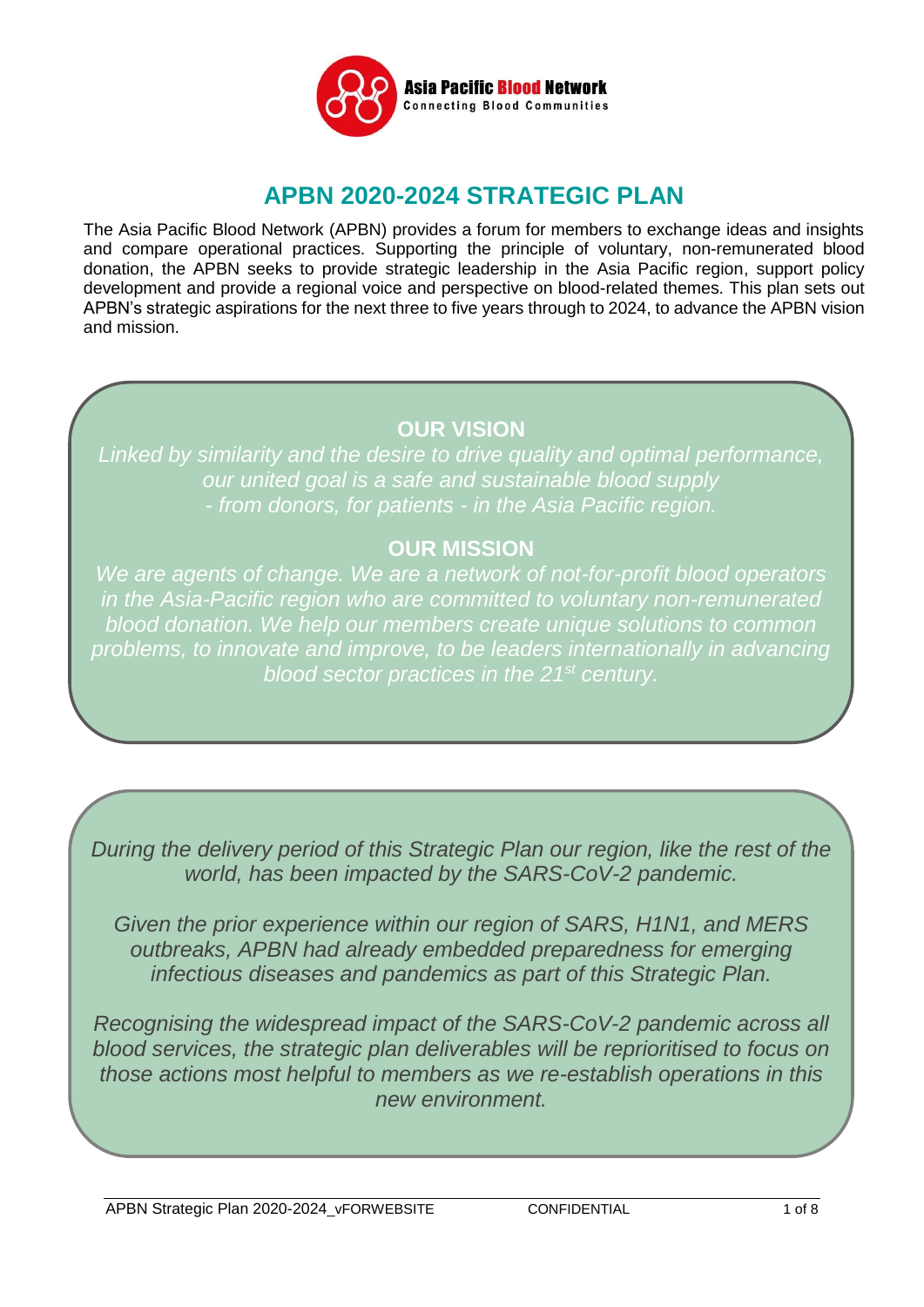

#### **THE UNIQUE VALUE OF APBN**

Recognised as an important network in our region, APBN enables members to collaborate on areas of shared interest and common challenges. The assurance that information exchange is conducted under the umbrella of confidentiality enables open sharing and deep insights.

All members share a commitment to voluntary, non-remunerated blood donation, a not-for-profit status and a dedication to self-assessment and self-development to achieve high quality standards, facilitating understanding of collaborative activity on opportunities and challenges.

While the diversity of the region is acknowledged, differences between countries provide opportunities to identify value through networking. The different areas of country-focus allow members to take advantage of leading edge activities in the region such as automation, or extend an early view into new technology, equipment, processes and practices. These similarities and differences add relevance. Local issues are important and through APBN, members can explore in depth activities that are most relevant to the region.

### **OUR APBN FOUNDATIONS**

Underpinning the success of APBN are foundational strengths that provide high value to members. These high-quality products and services will continue to be offered and enhanced to optimise their usefulness and value to members:

- 1. Benchmarking and Comparison of Practice to optimise efficiency and cost effectiveness.
- 2. Knowledge exchange and information sharing.
- 3. Networking and visits to leverage capabilities for mutual benefit.
- 4. Workshops and deep dives.
- 5. Horizon scanning and key trends identification.
- 6. Secretariat support.

## **OUR STRATEGIC PRIORITIES OUR KEY RISKS**

This plan focuses on advancing our knowledge and understanding across three strategic priorities and two risk areas, supported through the delivery of our foundational strengths

**&**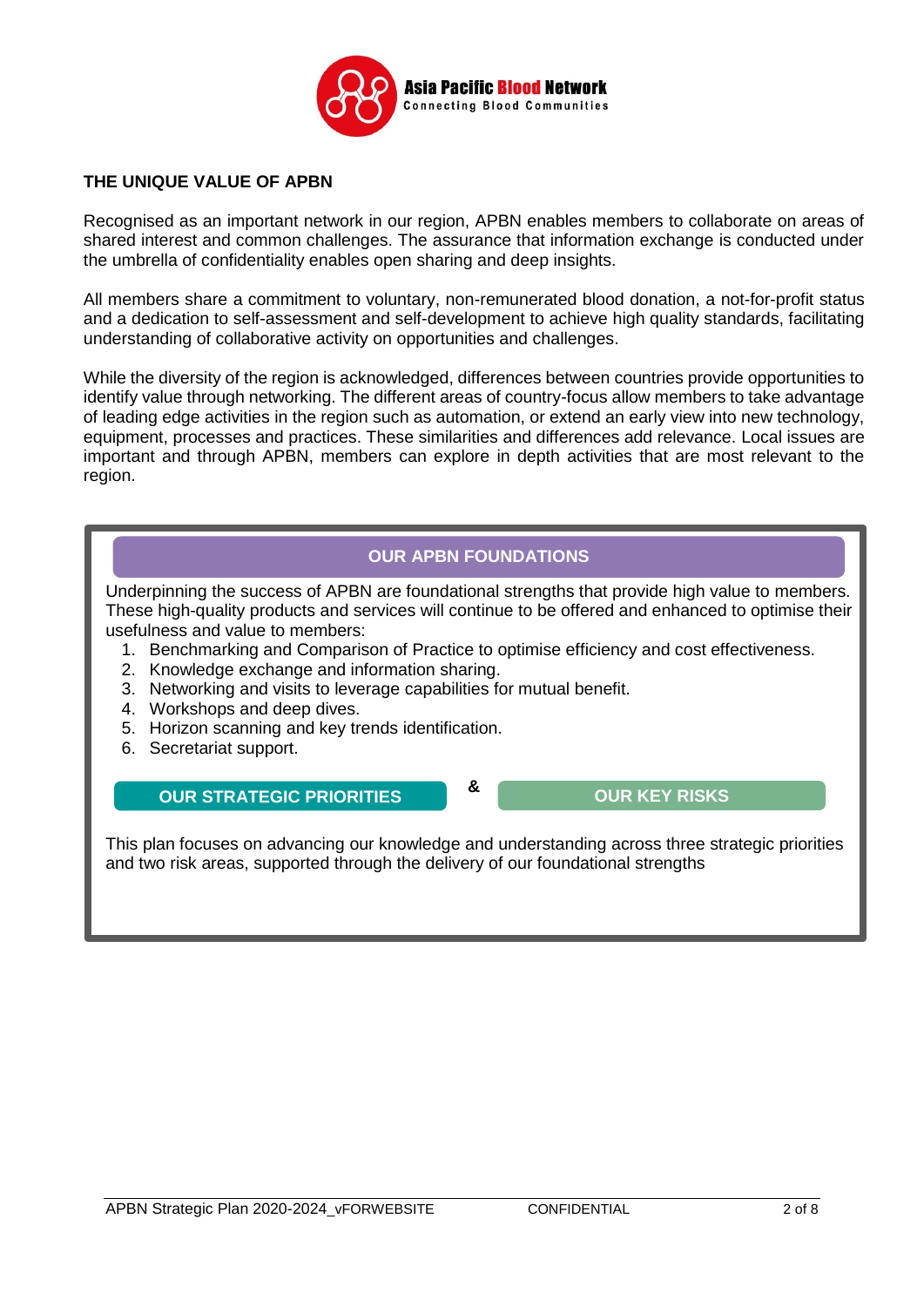

### **OUR STRATEGIC PRIORITIES**

The world is changing at a rapid pace and it is clear the blood community must prepare to address several key trends that have the potential to impact donors, patients or business interactions. APBN has identified three strategic priorities for focus, encompassing these elements.

## **Strategic priority 1:**

#### **We will understand and prepare for the anticipated impact of demographic changes on donors, patients, products, and our organisations**

*On the Horizon:* Populations are growing, aging and moving. Changes in education, gender roles, migration, workforces, and an individual's view of their place in, and influence on, society and culture will shape possible futures. As with many other industries, healthcare will meet the needs of a diverse society, expecting technology and data driven preventative and personalised products and services.<sup>1</sup>

|                                                                                                     | <b>Donor</b>                                                                                                                                                | <b>Patient</b>                                                                             | <b>Products</b>                                                                                                                      | Organisational                                                                                                                                                     |  |
|-----------------------------------------------------------------------------------------------------|-------------------------------------------------------------------------------------------------------------------------------------------------------------|--------------------------------------------------------------------------------------------|--------------------------------------------------------------------------------------------------------------------------------------|--------------------------------------------------------------------------------------------------------------------------------------------------------------------|--|
| 5<br><b>IMPA</b>                                                                                    | Populations are<br>ageing, moving, and<br>being educated,<br>gender roles are<br>changing,<br>urbanisation is<br>occurring, and donor<br>panel segmentation | Our populations have<br>evolving health care<br>needs and concerns<br>as they age and move | Changing and<br>evolving patient<br>needs may drive<br>increased demand for<br>current products, and<br>new products and<br>services | Increasing staff<br>retirement and a<br>growing youth<br>population will require<br>new attitudes and<br>approaches to work,<br>workplaces and<br>workforce skills |  |
|                                                                                                     | <b>ACTIONS</b>                                                                                                                                              |                                                                                            |                                                                                                                                      |                                                                                                                                                                    |  |
| ACTIONS                                                                                             | Understand our 'donors of the future'.                                                                                                                      |                                                                                            |                                                                                                                                      |                                                                                                                                                                    |  |
| Understand changing clinical practice for patients and emerging product and services of the future. |                                                                                                                                                             |                                                                                            |                                                                                                                                      |                                                                                                                                                                    |  |
|                                                                                                     | Explore changing demand for existing and new products and services.                                                                                         |                                                                                            |                                                                                                                                      |                                                                                                                                                                    |  |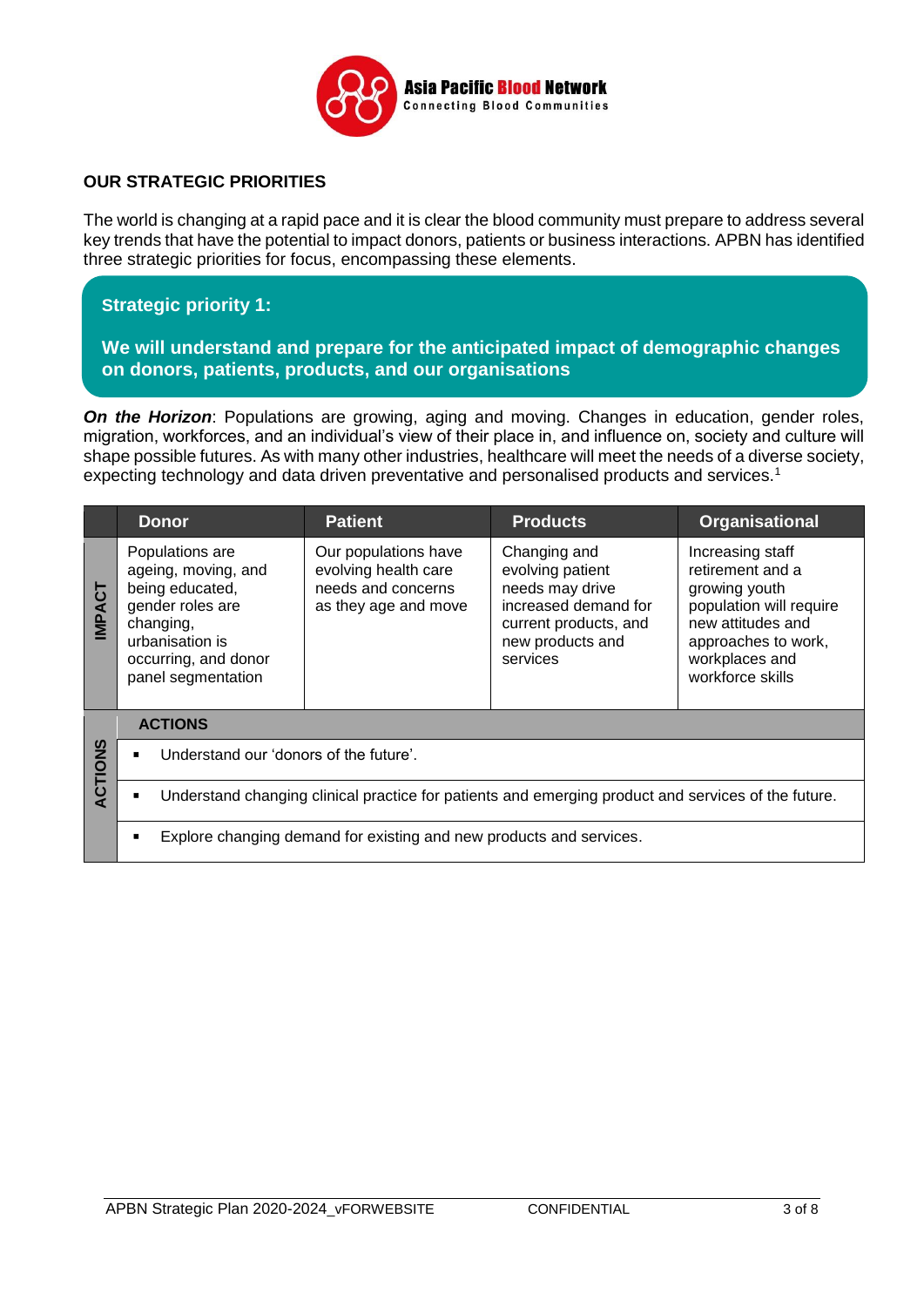

### **Strategic priority 2:**

**We will strengthen members' awareness of, and opportunity to, capitalise on leading technology advancement and innovation.**

**On the Horizon**: The impact of technology-based trends will only continue to accelerate. No industry will be able to escape (or ignore) the impact and volume of technology-based trends shaping all aspects of society and business. Opportunities to influence this future and/or leverage first mover advantages are available for those willing to enter during the "innovator" or "early adopter" phase, compared to those who enter at later stages of product development.<sup>2</sup>

|               | <b>Donor</b>                                                                                                                                                  | <b>Patient</b>                                                                                                                                                                                                                           | <b>Products</b>                                                                                              | <b>Organisational</b>                                                                                                                                                                                                                              |  |
|---------------|---------------------------------------------------------------------------------------------------------------------------------------------------------------|------------------------------------------------------------------------------------------------------------------------------------------------------------------------------------------------------------------------------------------|--------------------------------------------------------------------------------------------------------------|----------------------------------------------------------------------------------------------------------------------------------------------------------------------------------------------------------------------------------------------------|--|
| <b>IMPACT</b> | Donor<br>management,<br>interactions and<br>new expectations<br>(eg self-service,<br>personalised, and<br>expectation transfer<br>from other<br>technologies) | Patient<br>management,<br>interactions and<br>expectations are<br>shifting with<br>tracking,<br>personalised<br>treatment plans,<br>remote treatment<br>delivery options,<br>telemedicine and<br>hospital in the<br>home<br>advancements | New, specialised<br>and personalised<br>products will<br>emerge with<br>improved quality<br>and traceability | Advances in<br>productivity,<br>efficiency, flow,<br>equipment, facilities<br>- layout/footprint to<br>support introduction<br>of new technology,<br>workforce<br>digital/robotic vs<br>human, different<br>workforce skills<br>available/required |  |
|               |                                                                                                                                                               |                                                                                                                                                                                                                                          |                                                                                                              |                                                                                                                                                                                                                                                    |  |
|               | Explore technological innovation with potential application within the blood sector (health,<br>manufacturing, support services).                             |                                                                                                                                                                                                                                          |                                                                                                              |                                                                                                                                                                                                                                                    |  |
| ACTIONS       | Learn from other industries that are maximising the use of technology.                                                                                        |                                                                                                                                                                                                                                          |                                                                                                              |                                                                                                                                                                                                                                                    |  |
|               | Collaborate to understand developments and implementation of innovative and technology<br>advancements.                                                       |                                                                                                                                                                                                                                          |                                                                                                              |                                                                                                                                                                                                                                                    |  |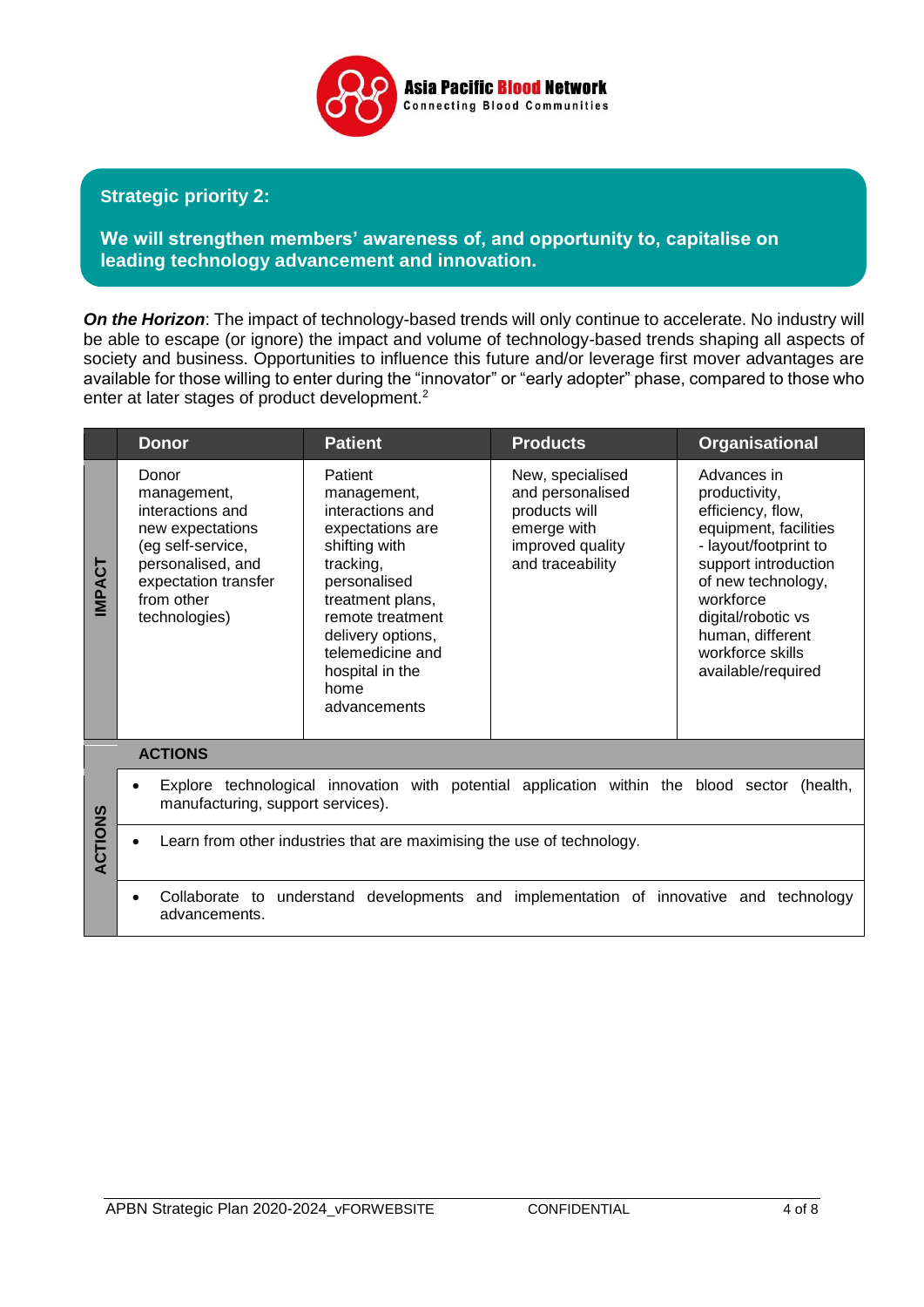

## **Strategic priority 3:**

**We will keep pace with evolving transfusion medicine practice and the expectation for new treatments, products and services.**

**On the Horizon:** Expanded genomic sequencing (and the bioinformatics algorithms that support data analysis and interpretation) is driving significant change in healthcare with a growing commitment by many companies for step-wise introduction of individually tailored health services (precision medicine). Regenerative therapies, linked to precision medicine and genomics are also evolving rapidly.<sup>3</sup>

|                | <b>Donor</b>                                                                                                                                                                   | <b>Patient</b>                                                                                                | <b>Products</b>                                 | <b>Organisational</b>                                                                                                                                                                                                                                                                                        |  |
|----------------|--------------------------------------------------------------------------------------------------------------------------------------------------------------------------------|---------------------------------------------------------------------------------------------------------------|-------------------------------------------------|--------------------------------------------------------------------------------------------------------------------------------------------------------------------------------------------------------------------------------------------------------------------------------------------------------------|--|
| <b>INPACT</b>  | Expanded donor<br>testing, consent and<br>privacy concerns,<br>segmentation of the<br>donor panel                                                                              | Improved efficacy of<br>personalised,<br>tailored patient<br>outcomes, and<br>potentially new<br>expectations | New, specialised or<br>personalised<br>products | Workforce skill-set,<br>equipment, policy<br>and regulation,<br>inventory<br>management of<br>more specialised<br>product range<br>(including ethnic<br>phenotypes), donor<br>recruitment and<br>retention strategies,<br>demand trends and<br>partnership<br>opportunities (in<br>delivering<br>treatments) |  |
|                | <b>ACTIONS</b>                                                                                                                                                                 |                                                                                                               |                                                 |                                                                                                                                                                                                                                                                                                              |  |
| <b>ACTIONS</b> | Understand emerging products and services which have potential blood sector involvement in their<br>manufacture and supply, or influence on future supply chain demand trends. |                                                                                                               |                                                 |                                                                                                                                                                                                                                                                                                              |  |
|                | Collaborate to understand the development and implementation of innovative new products and<br>services.                                                                       |                                                                                                               |                                                 |                                                                                                                                                                                                                                                                                                              |  |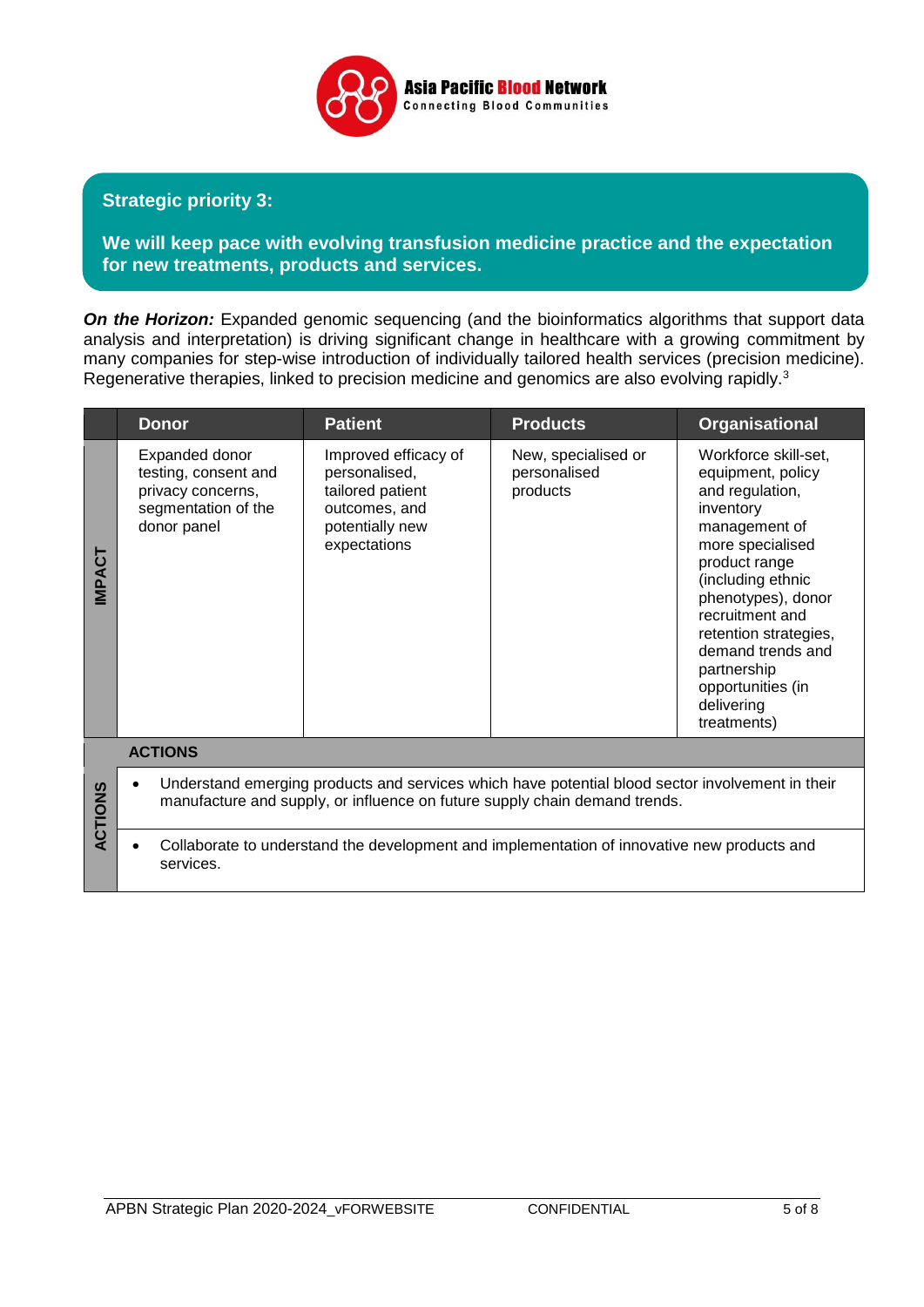

#### **OUR KEY RISKS**

Emerging risks are marked by a high degree of uncertainty. Even basic information about the risk may be unavailable or a risk may lie outside the realm of regular expectation or it may be low frequency but have a severe impact.

APBN has identified two key risks for attention in this plan; they are not necessarily new risks but the ongoing changes in the global environment are increasing the potential frequency and severity of the impact of these shared risks. For those reasons, APBN members will share knowledge and understanding of actions to protect the blood supply.

#### **Risk 1:**

#### **Our ability to predict emerging infectious diseases and protect the blood supply.**

**On the Horizon:** Regional climate changes are resulting in the emergence of diseases in areas previously not identified as "at-risk" as conditions suitable for their vectors occurs. This includes the spread of malaria, dengue, chikungunya, West Nile Virus and Zika.<sup>4</sup> With increased air travel and population movement, as well as expanded proliferation of common mosquito vectors with global warming, further explosive outbreaks of novel infectious diseases and pandemics are to be expected. From a global perspective, the blood collection industry will have to balance the cost of introducing new tests with the incremental safety they provide.<sup>5</sup>

|                | <b>Donor</b>                                                                                                                                                                                             | <b>Patient</b>                                                                      | <b>Products</b>                                                          | <b>Organisational</b>                                                                                                                                                                                                                                                                                     |  |  |
|----------------|----------------------------------------------------------------------------------------------------------------------------------------------------------------------------------------------------------|-------------------------------------------------------------------------------------|--------------------------------------------------------------------------|-----------------------------------------------------------------------------------------------------------------------------------------------------------------------------------------------------------------------------------------------------------------------------------------------------------|--|--|
| <b>INPACT</b>  | Travel and deferral,<br>TTI rates, seasonal<br>panels, urbanisation<br>vs regionalisation                                                                                                                | Sufficient product<br>availability and<br>increasing demand<br>for certain products | Sufficient product<br>availability and<br>demand for certain<br>products | Reduced efficiencies<br>from increased<br>donor deferrals and<br>changes to donor<br>recruitment,<br>inventory<br>management,<br>consumable<br>management<br>including PPE,<br>changes to testing<br>strategies, buildings,<br>ways of working and<br>the workforce,<br>contingency<br>planning practices |  |  |
|                | <b>ACTIONS</b>                                                                                                                                                                                           |                                                                                     |                                                                          |                                                                                                                                                                                                                                                                                                           |  |  |
|                | Identify emerging infectious disease monitoring programs within the Asia Pacific region, and<br>leveraging their learnings to enhance the development of APBN's Emerging Infectious Diseases<br>network. |                                                                                     |                                                                          |                                                                                                                                                                                                                                                                                                           |  |  |
| <b>ACTIONS</b> | Collaborate on contingency planning practices and strategies (including the development of a system<br>to monitor and manage pandemic planning at a regional level).                                     |                                                                                     |                                                                          |                                                                                                                                                                                                                                                                                                           |  |  |
|                | Share business responses to manage a significant emerging infectious disease event such as SARS<br>or the next pandemic.                                                                                 |                                                                                     |                                                                          |                                                                                                                                                                                                                                                                                                           |  |  |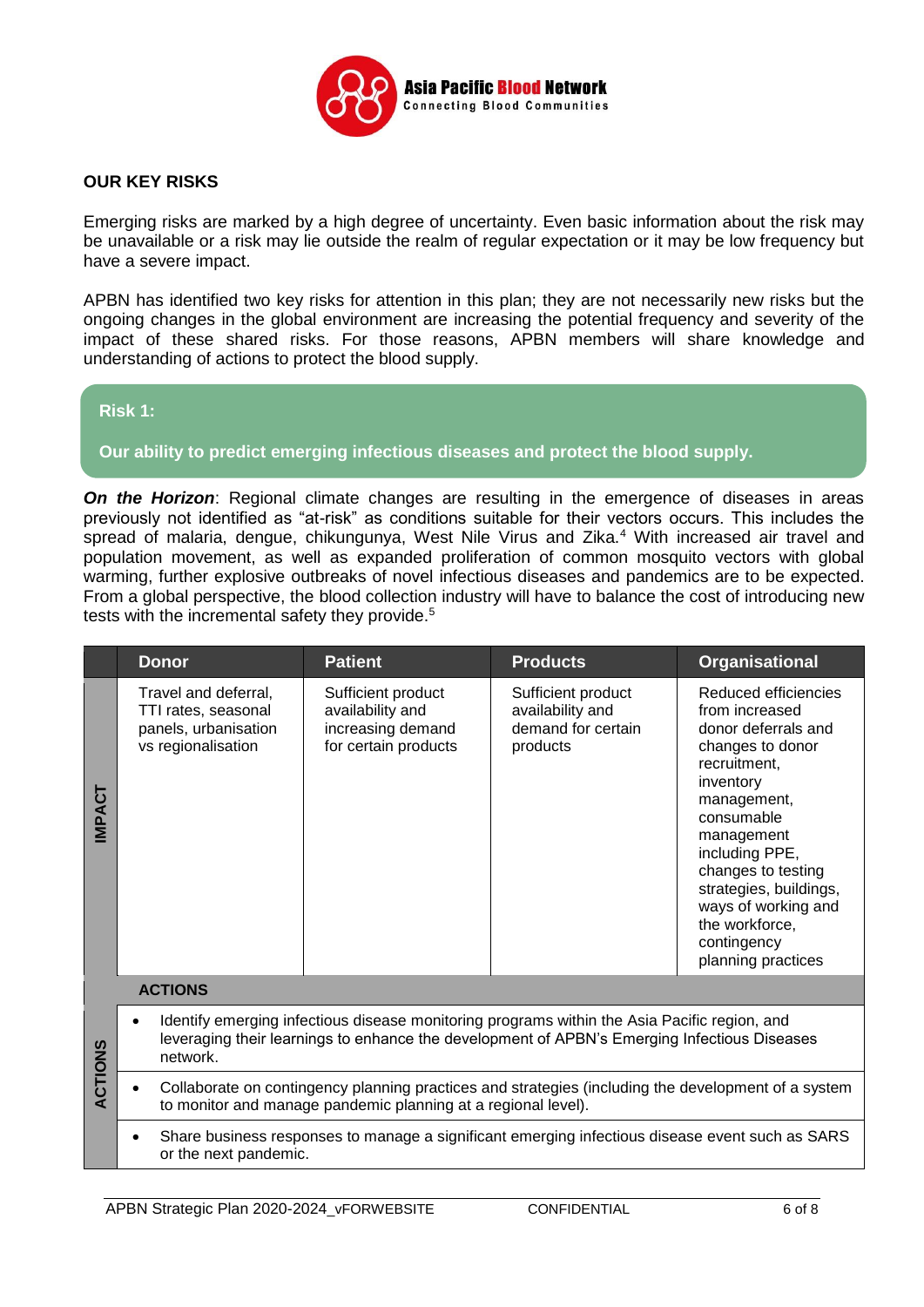

#### **Risk 2:**

#### **Disruptive events and our preparedness to sustain operations.**

**On the Horizon:** Increased frequency of natural disasters requires careful consideration of supply chain arrangements, and reliance on imports. Weather related hazards including temperature, humidity and flooding, are expected to increase in severity and frequency, impacting businesses locally, regionally and internationally in terms of productivity and supply chain integrity.<sup>4</sup> Other disruptive events that could impact on blood services include cybersecurity, data privacy, terrorism, product tampering, and the failure of a critical business system, such as ICT or a critical supplier, and future pandemics. Consideration might be given to recognise the potential impacts of the pandemic on blood service operational programs, and any potential financial constraints which may flow on to health and the blood sector. Other potential impacts anticipated from the 2020 SARS-CoV-2 pandemic include: shifts in values, behaviours and experiences of donors; changes to health systems; shifts in product and service demand including demand for new products and services such as convalescent plasma; and financial and economic constraints impacting local operational and financial models.

|                | <b>Donor</b>                                                                                                                                                                      | <b>Patient</b>                                                                                                          | <b>Products</b>                                                                                                                                               | <b>Organisational</b>                                                                                                                                                  |  |
|----------------|-----------------------------------------------------------------------------------------------------------------------------------------------------------------------------------|-------------------------------------------------------------------------------------------------------------------------|---------------------------------------------------------------------------------------------------------------------------------------------------------------|------------------------------------------------------------------------------------------------------------------------------------------------------------------------|--|
| <b>INPACT</b>  | Donor management<br>- potential for<br>reduced or<br>increased numbers<br>post event, potential<br>for donor eligibility<br>changes, and donor<br>and community<br>communications | Changed patient<br>demand patterns<br>with events (eg<br>flood), impact of<br>disrupted supply on<br>patient management | Request for different<br>products and<br>services eg whole<br>blood and liquid<br>plasma,<br>convalescent<br>plasma and different<br>delivery<br>requirements | Business wide across<br>all sectors.<br><b>Financial constraints</b><br>emerging from the<br>2020 SARS-CoV-2<br>pandemic.<br>Transformed or new<br>operational models. |  |
|                | <b>ACTIONS</b>                                                                                                                                                                    |                                                                                                                         |                                                                                                                                                               |                                                                                                                                                                        |  |
| <b>ACTIONS</b> | Share our learnings.                                                                                                                                                              |                                                                                                                         |                                                                                                                                                               |                                                                                                                                                                        |  |
|                | Share business responses and collaborate on contingency planning practices and strategies to<br>improve readiness responses across the network.                                   |                                                                                                                         |                                                                                                                                                               |                                                                                                                                                                        |  |
|                | Explore additional risk-management topics of interest.                                                                                                                            |                                                                                                                         |                                                                                                                                                               |                                                                                                                                                                        |  |